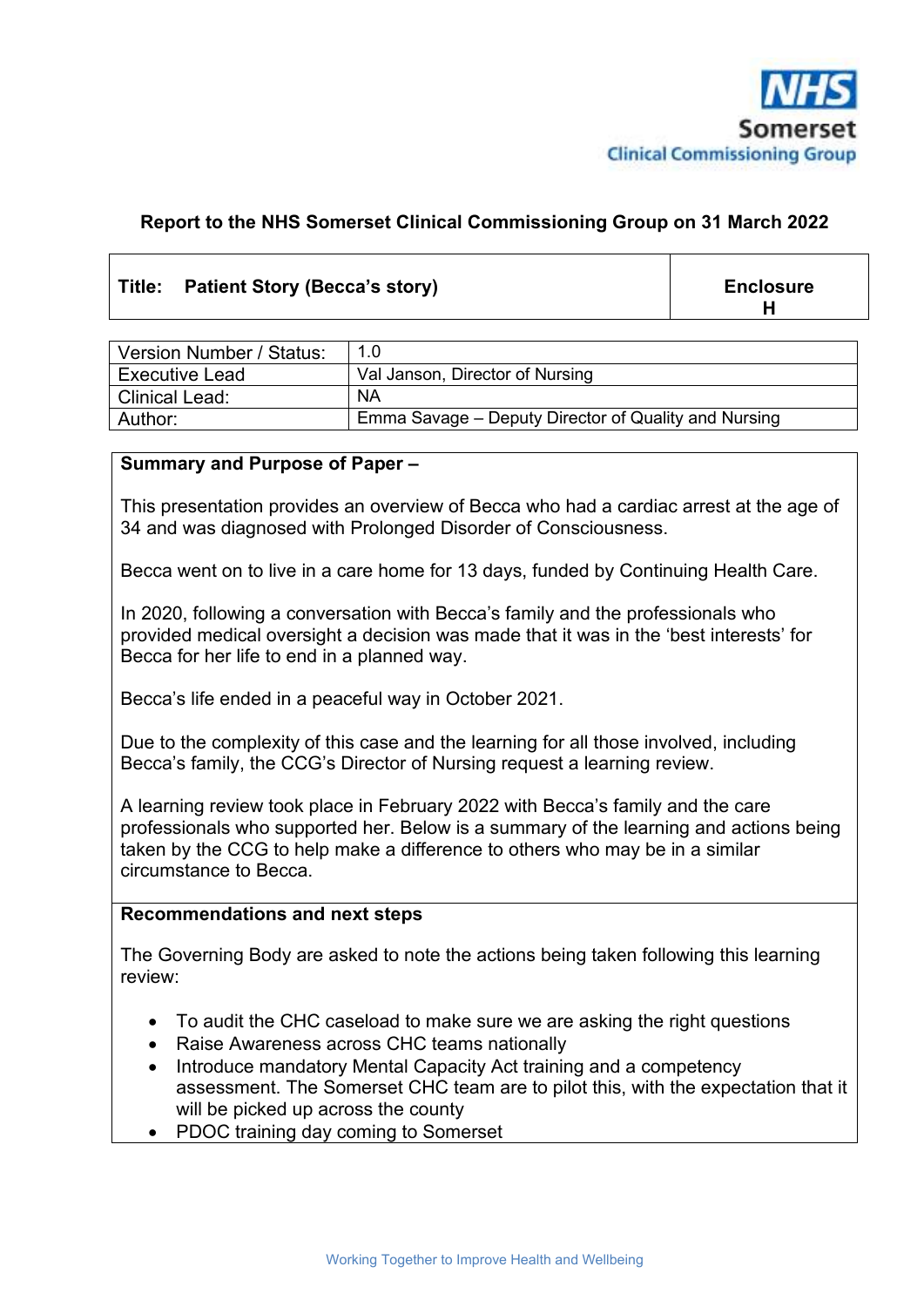- Incorporated a new priority into YDH's and SFT's Quality Schedules 22/23 '*For any patients who lack capacity to have a 'best interest' meeting prior to discharge from inpatient neuro rehab services'*
- Present Becca's story to the CCG's Governing Body

| Impact Assessments - key issues identified |                                                                                                                                                                                                                         |            |                   |                 |  |  |
|--------------------------------------------|-------------------------------------------------------------------------------------------------------------------------------------------------------------------------------------------------------------------------|------------|-------------------|-----------------|--|--|
| <b>Equality</b>                            | <b>NA</b>                                                                                                                                                                                                               |            |                   |                 |  |  |
| Quality                                    | This report highlighted the need for improvement in the decision making<br>processes for those who lack mental capacity.                                                                                                |            |                   |                 |  |  |
| <b>Privacy</b>                             | Becca's family have agreed to sharing her story and want it to be used to help<br>make a difference to other patients and their families                                                                                |            |                   |                 |  |  |
| <b>Engagement</b>                          | The preparation for this learning review involved much engagement with<br>Becca's family, colleagues at SFT, YDH and NHSEI. All were actively involved<br>in the learning review.                                       |            |                   |                 |  |  |
| Financial /<br><b>Resource</b>             | <b>NA</b>                                                                                                                                                                                                               |            |                   |                 |  |  |
| <b>Governance</b><br>or Legal              | This learning review follows Prolonged Disorder of Consciousness clinical<br>guidelines and the Mental Capacity Act. Advice was also sought from the<br>national clinical lead for Prolonged Disorder of Consciousness. |            |                   |                 |  |  |
| <b>Risk</b><br><b>Description</b>          | Any risks regarding the decision made for Becca's life to end were proactively<br>and sensitively managed at the time.                                                                                                  |            |                   |                 |  |  |
| <b>Risk Rating</b>                         | Consequence                                                                                                                                                                                                             | Likelihood | <b>RAG Rating</b> | <b>GBAF Ref</b> |  |  |
|                                            | Low                                                                                                                                                                                                                     | Low        | Green             |                 |  |  |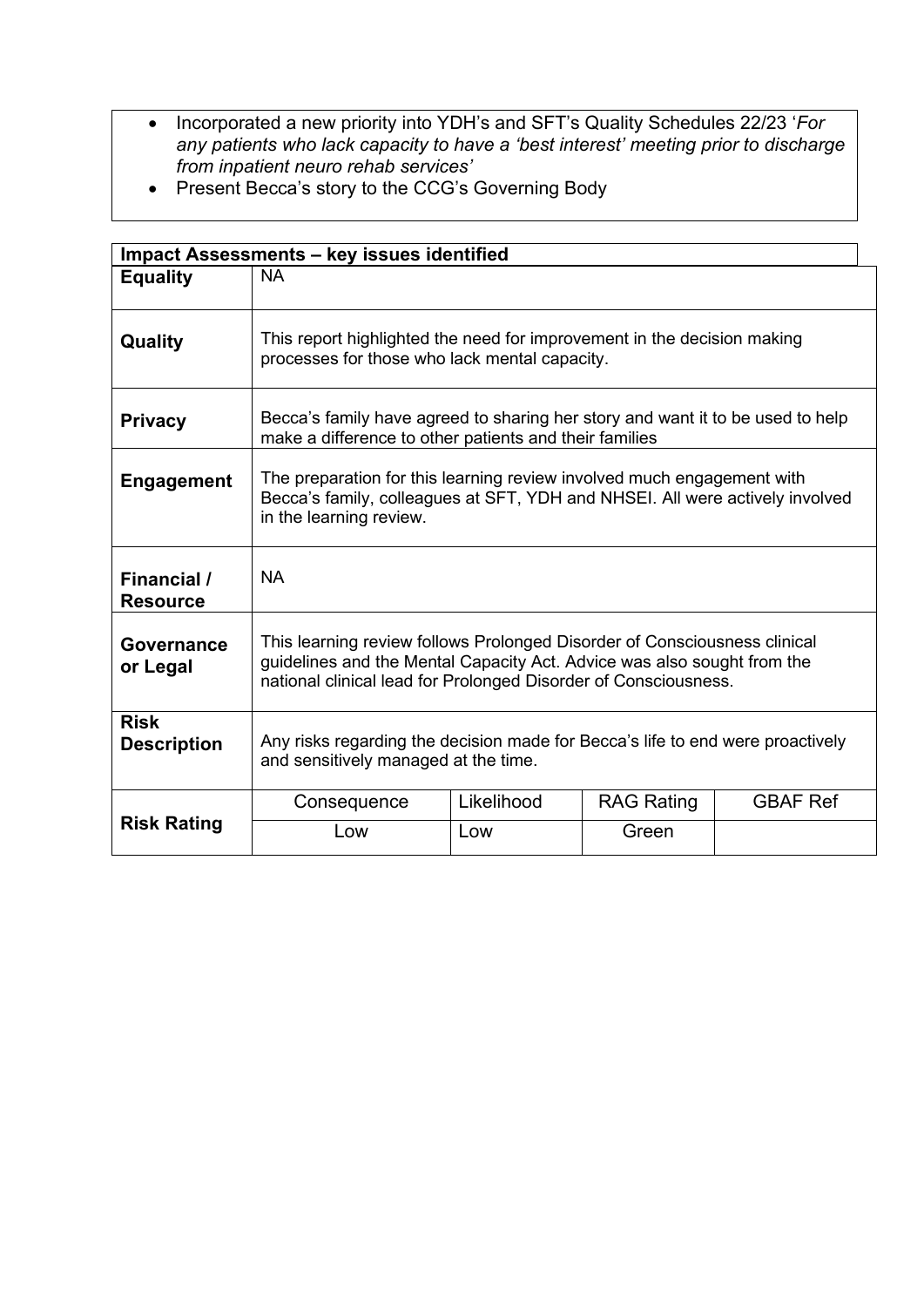# The Story of Becca

Emma Savage, Deputy Director of Quality & Nursing NHS Somerset CCGMarch 2022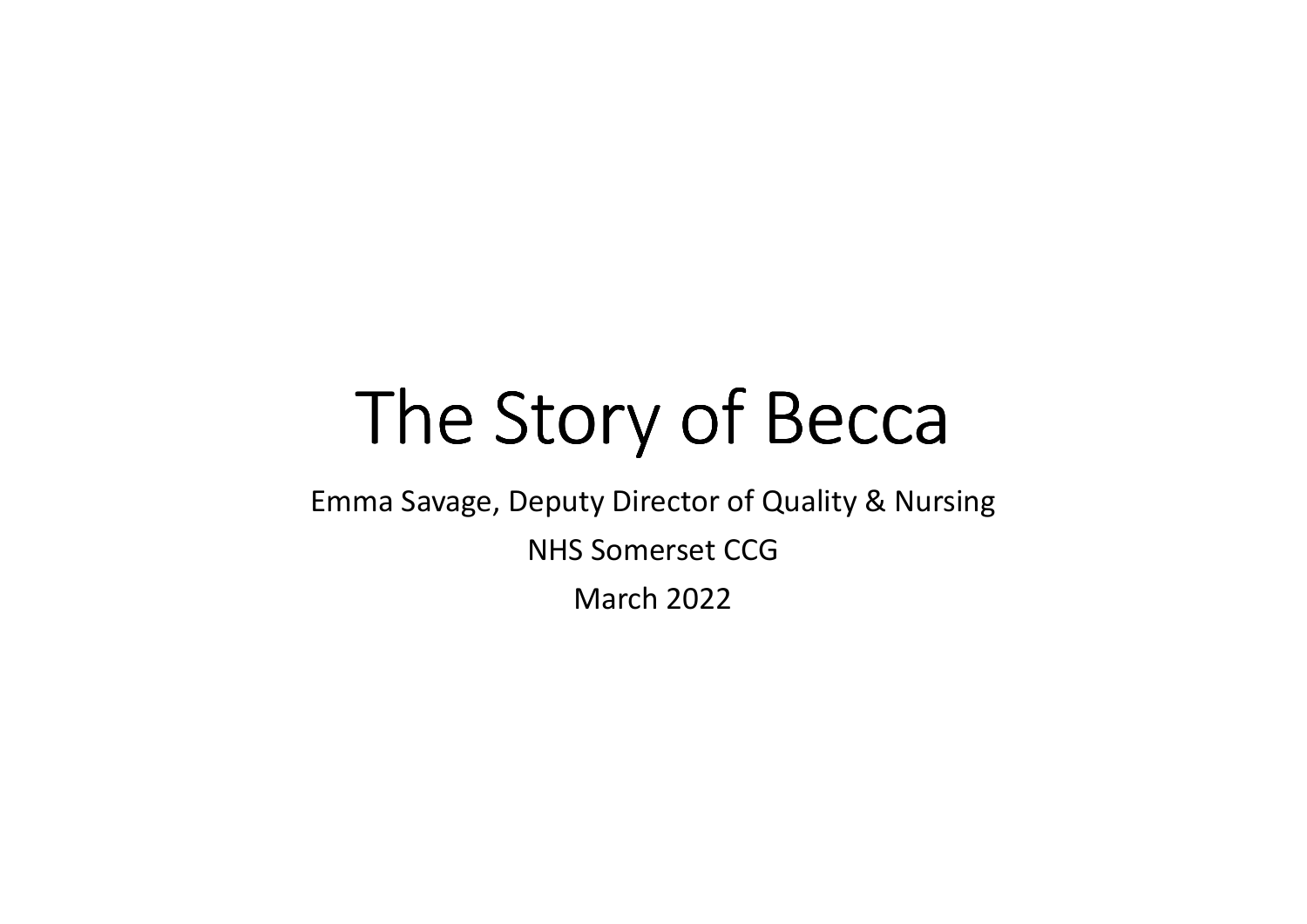### A bit about Becca

• Rebecca Smith liked to be known as Becca , she was a middle sister of a Somerset family, she loved to be outdoors and had an adventurous spirit

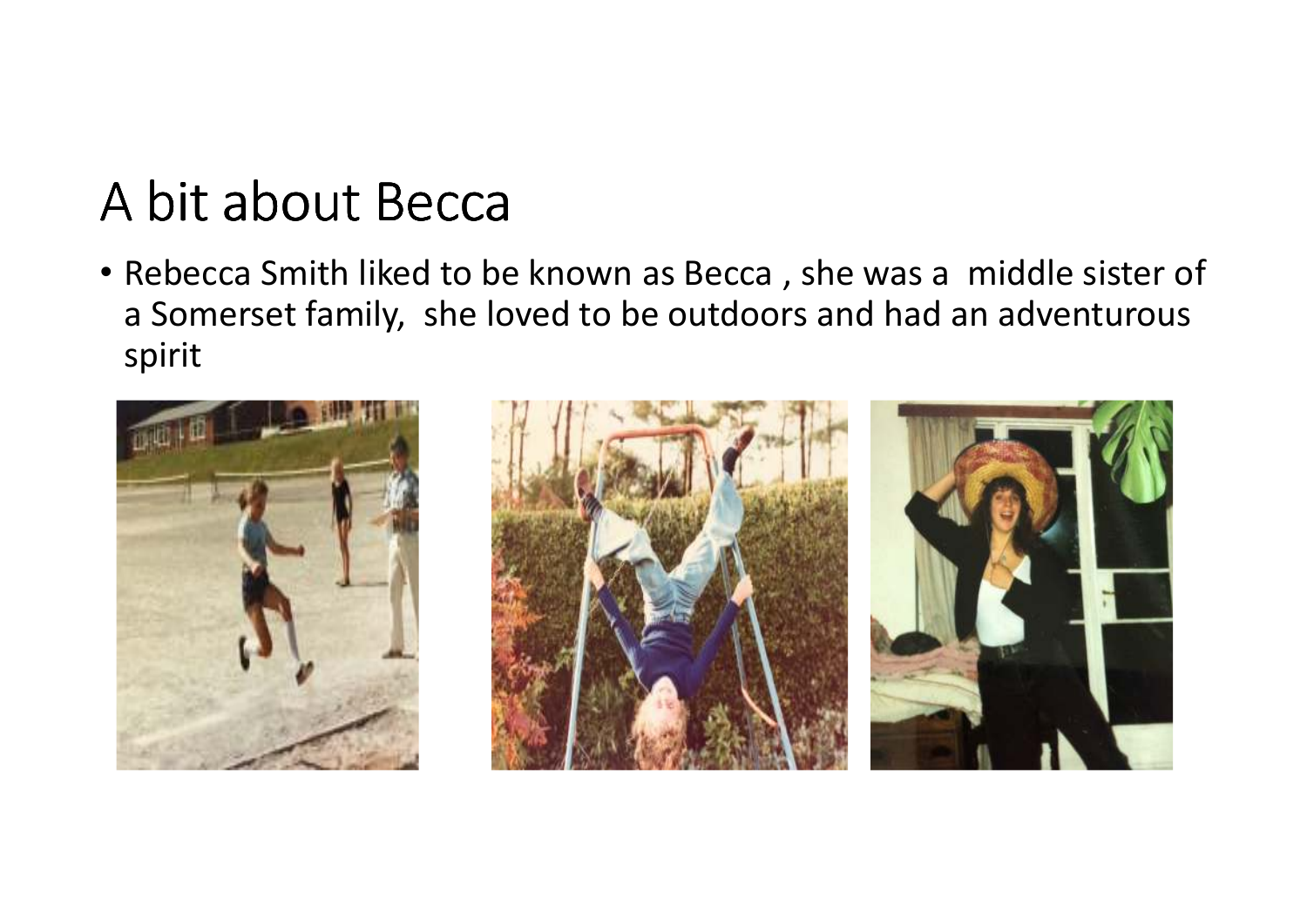### Becca's medical history

- In 2008, Becca aged 34, fell whilst climbing out of a window resulting in a fractured hip. Two weeks later she had a seizure and cardiac arrest, she was given CPR by her dad but she remained unconscious
- Becca was assessed by Neurological teams and diagnosed as having hypoxic brain injury and remained in a minimally conscious state
- Becca was given a diagnosis of Prolonged Disorder of Consciousness (PDOC)
- Becca showed no improvement in her condition and required all her care to be anticipated
- Following a Continuing Health Care (CHC) assessment, in 2009, Becca was admitted to a care home in Yeovil where she lived for 13 years
- Becca had a yearly review of her health needs by the neurology department at Somerset Foundation Trust and an annual CHC review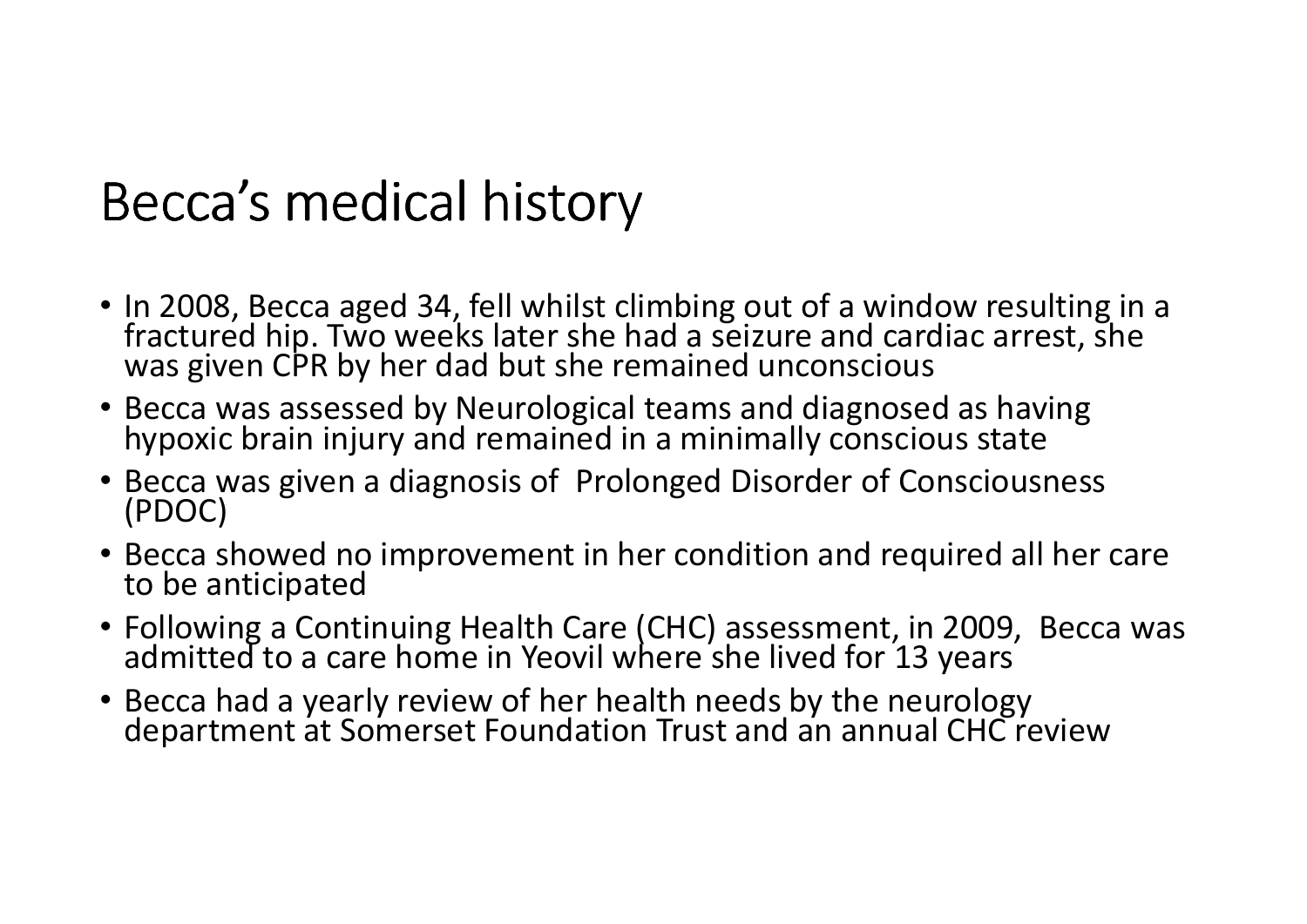### Becca's health needs

- Becca remained unconscious and as a result she could not communicate in any way and any means
- She had a Percutaneous Endoscopic Gastrostomy (PEG) feed and this was used to provide all her hydration, nutrition and medication
- Becca received Botox and physio to help manage contractures to her limbs and had Insulin dependant diabetes
- From February 2019, Becca started to have frequent emergency admissions into hospital for pneumonia and later sepsis
- 'Best Interest' discussions started to take place in the summer of 2020 in consultation with Becca's family and the health and care professionals supporting Becca
- A decision to withdraw treatment was approved by YDH's Ethics Committee in May 2021
- Becca died in a planned and peaceful way at St Margaret's Hospice at the age of 47 in October 2021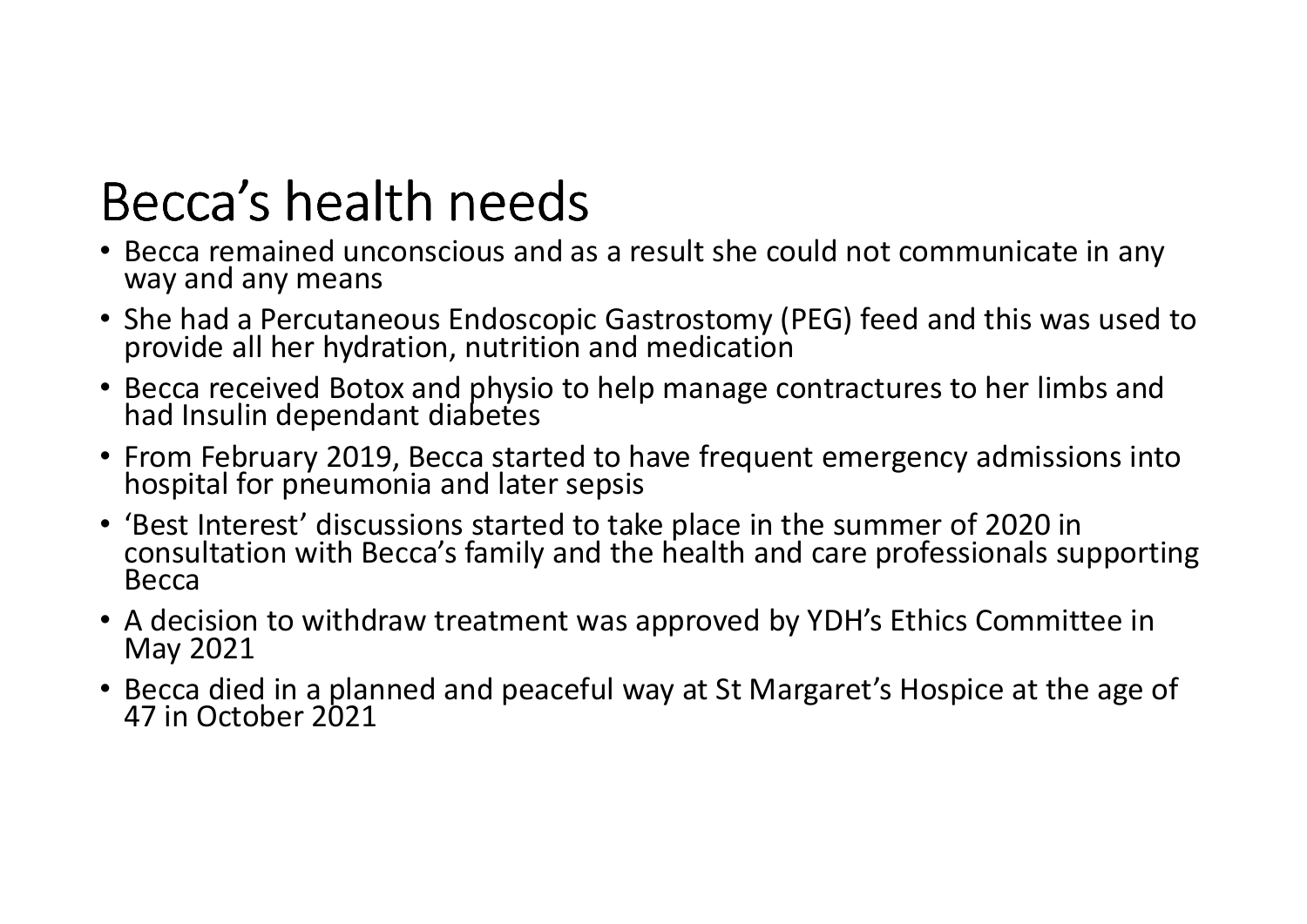### Learning Review about Becca

In February 2022, initiated by the CCG Director of Quality and Nursing, we undertook a learning review with the support of NHSEI, Becca's family and the health and care professionals who supported Becca.

Below are some of the insights we learned about Becca, her life and the decisions that were made:

- Becca's family felt that they lost her at the time she had her cardiac arrest, some 12 years previously, and had not been able to mourn. They believed Becca was leading a life she<br>wouldn't have wanted
- There were differing views within the family, with her father convinced she would get better, making a 'Best Interest' discussion difficult to have
- The family reflected that the decision for Becca's life to end was one that had been made collectively by the family and professionals involved. It was important to know and it was<br>appreciated that Becca's mother didn't carry the sole responsibility for the decision that<br>was made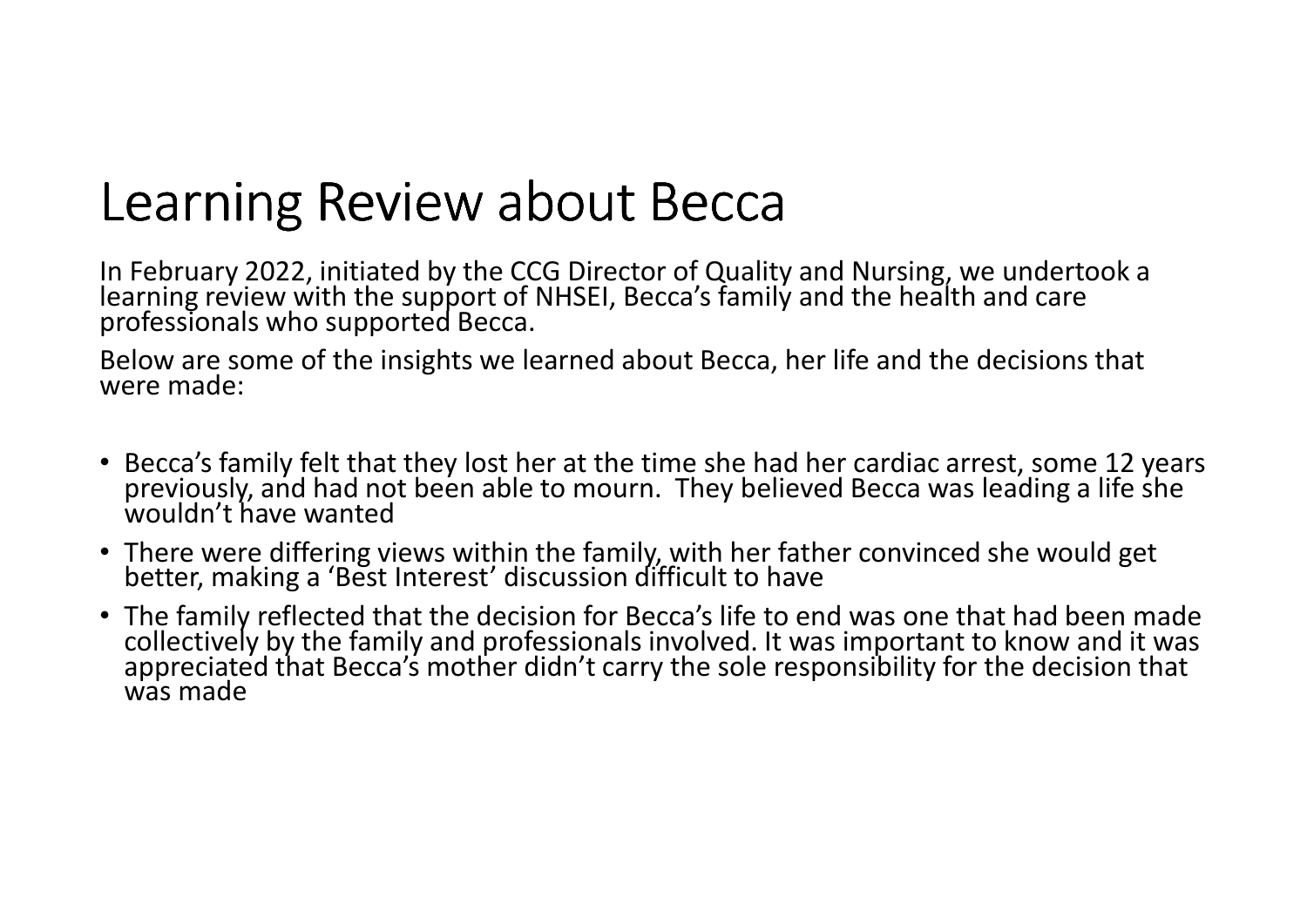# What did we learn about Becca's Review (1)?

- That the Mental Capacity Act needed to be applied at the beginning and throughout Becca care
- That we need to ask questions to find out the answers. Would Becca have valued the life she was living, what would she have wanted?
- Reaching a decision that it is not in someone's best interests for them to continue to receive CAHN and deciding to withdraw treatment are two different things
- In 2018, the law changed in relations to CANH. Now when everyone is in agreement about what is in a persons best interest the Court of Protection is not required and a robust Best Interest process is the lawful process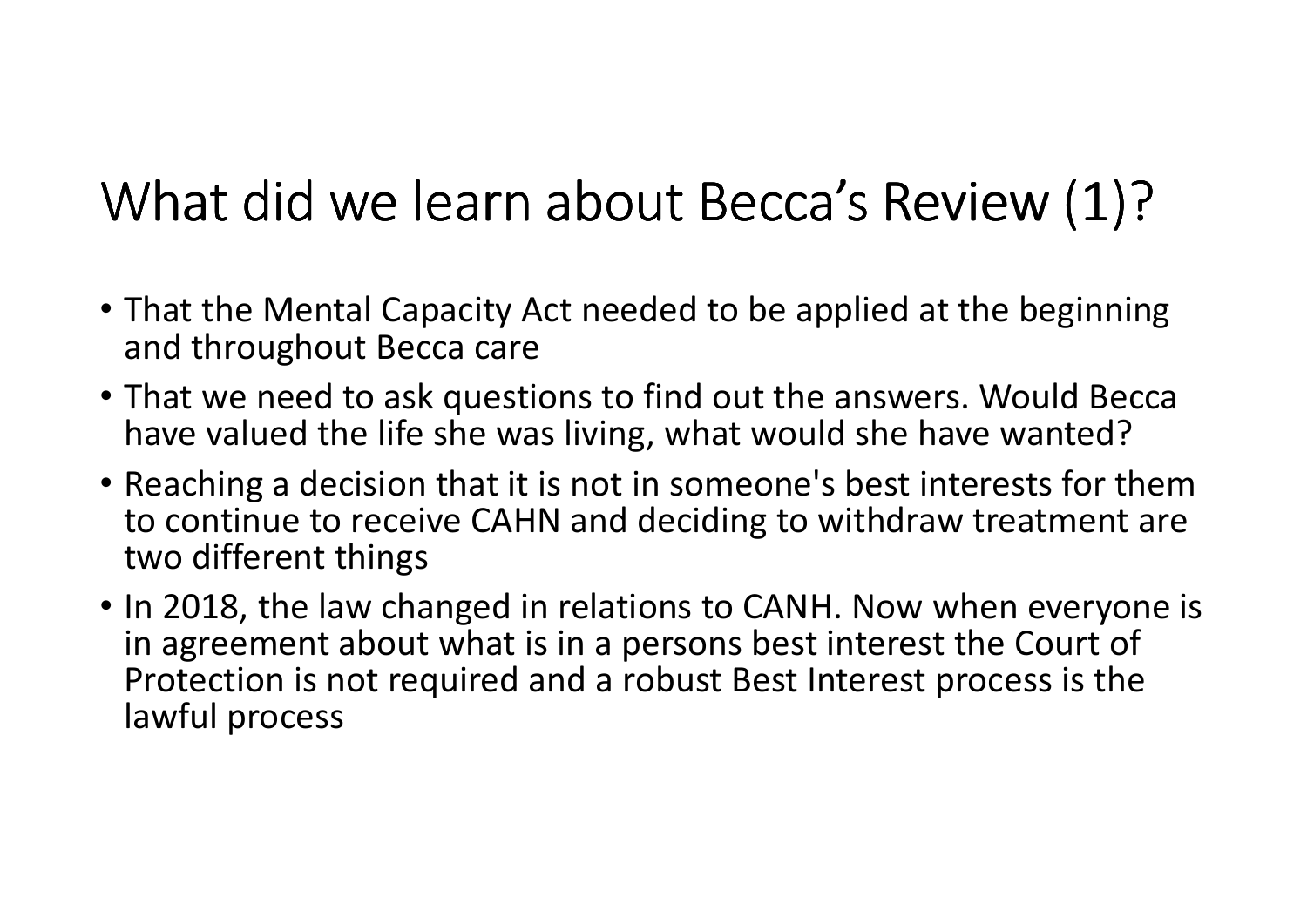# What did we learn about Becca's Review (2)?

- That the real learning is that this is not about changing our approach to people diagnosed with PDOC, we need to change our approach to anyone who lacks mental capacity to consent to treatment
- Becca family wished that they had been invited to more meetings and reviews so they understood and stayed involved
- Careful use of language was important
- That case coordination requires people to take identified leads, the role of the complex care nurse was really valued in Becca's care
- A better understanding of the meaning of Next of Kin
- Clinicians need Mental Capacity Act training at the right level to undertake their roles and this ideally needs to be competency assessed